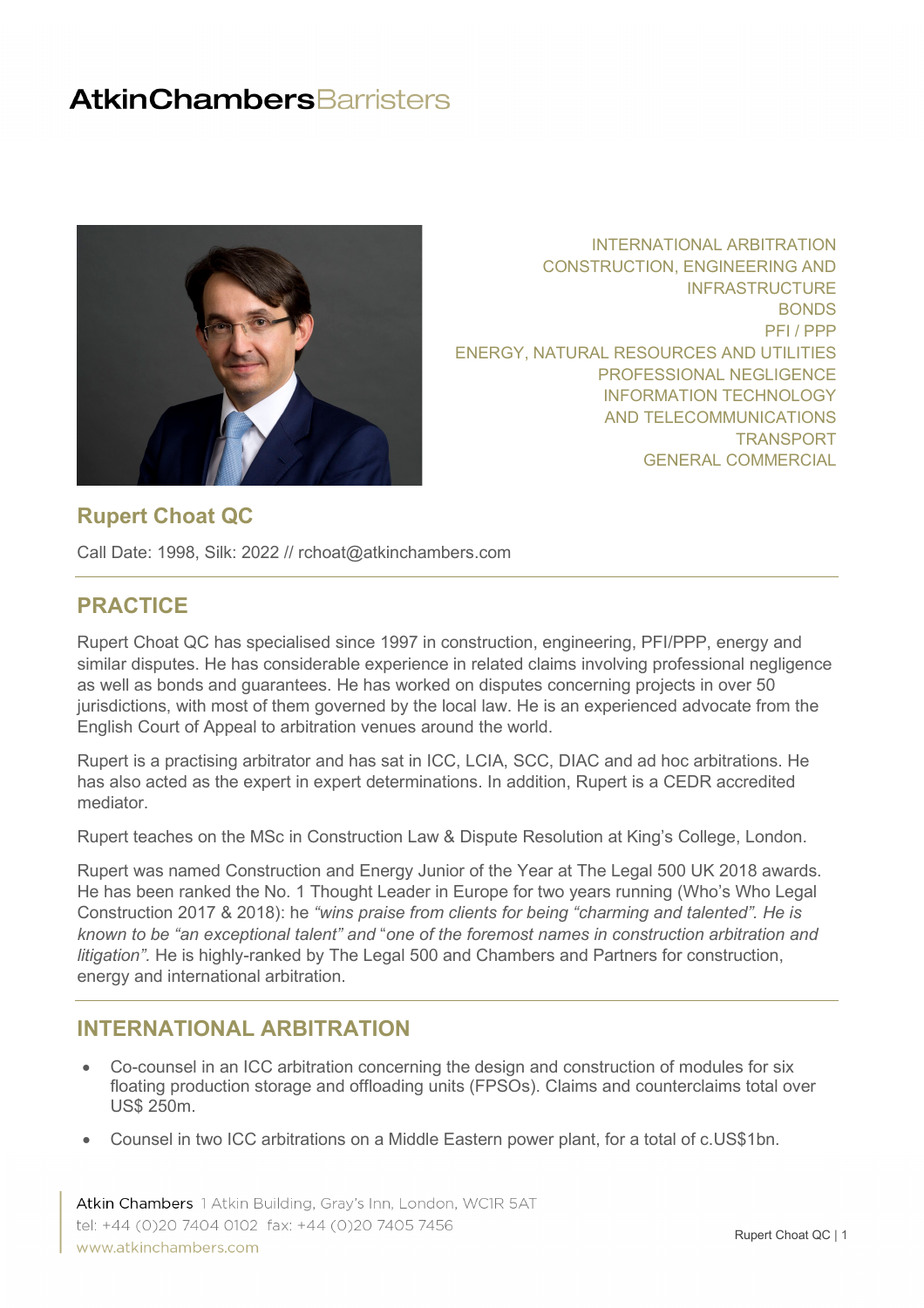• Counsel in an ICC arbitration concerning a major new airport in the Middle East worth c.US\$600m, including variations, extensions of time, delay and disruption costs.

### **CONSTRUCTION, ENGINEERING AND INFRASTRUCTURE**

- Counsel for Jersey developers in ad hoc arbitration over a final account for a high-specification, new-build residential project.
- Counsel for a contractor regarding claims arising out of its work on a hotel in Libya, in arbitral and court proceedings.
- Junior counsel for Hackney Empire Theatre and Lord Sugar on issues arising from a contractor entering administration before completing its refurbishment works, including claims against a bondsman.

#### **BONDS**

- Counsel in **Lukoil Mid-East Ltd v Barclays Bank plc** [2016] B.L.R. 162 regarding the interpretation of an "on demand" bond and a call under it for US\$ 7m. The call concerned the late drilling of production wells in one of the world's largest oil fields (in the Middle East).
- Counsel in two TCC hearings regarding an injunction against calls on on-demand bonds (owing to alleged bad faith) concerning a power plant in Brazil; **Doosan Babcock Ltd v Comercializadora de Equipos y Materiales Mabe Lda** [2013] EWHC 3010 (TCC) and [2013] EWHC 3201 (TCC); [2014] B.L.R. 33.
- Advising on whether a £5m bond for a London hotel development was an "on demand" bond and associated issues of interpretation and claiming under the instrument.

## **PFI / PPP**

- Lead Counsel in €250m arbitration against an East European state over bonus and completion date issues.
- Counsel to a Project Company in adjudication proceedings on various multi-million pound issues arising under a UK hospital PFI project agreement.
- Advising project companies on claims arising under military, waste and schools PFI/PPP projects (including one concerning the termination of a project agreement and sub-contract).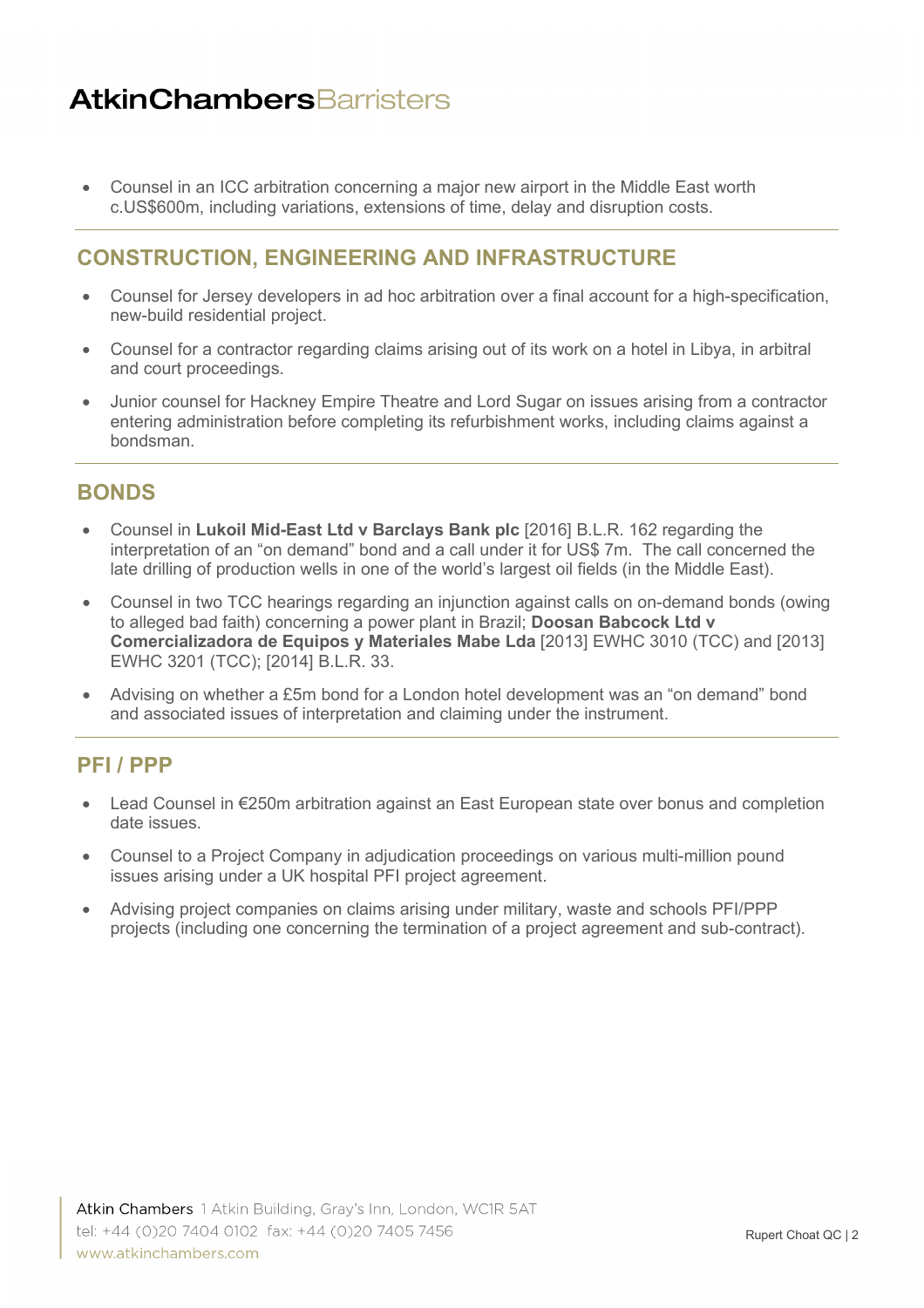## **ENERGY, NATURAL RESOURCES AND UTILITIES**

#### **ENERGY**

- Counsel in TCC litigation concerning the proper interpretation of dispute resolution provisions and when an appointing body is said to have appointed a panel of experts who were not suitably qualified.
- Advising on contractual issues and multi-million euro claims concerning five separate European interconnector projects, including contractual adjudication proceedings.
- Advising an EPC contractor in relation to arbitral and associated court proceedings concerning a power plant in a former Soviet republic.

#### **OIL AND GAS**

- Counsel for a state in ICC arbitration proceedings for over US\$650m concerning an oil and gas project involving deficient wells and environmental damage as well as breaches of duties of good faith and concealment.
- Counsel in a SIAC arbitration for over US\$200m concerning the drilling of oil wells in the Persian Gulf (in particular, for providing offshore drilling vessels).
- Advising a joint venture on contractual issues and arbitral proceedings with regard to an oil and gas project in Central Asia.

#### **PROCESS PLANT**

- Counsel for a wastewater engineering contractor in £5m TCC litigation against its employer concerning a new build process plant. IChemE Green Book.
- Counsel in an LCIA arbitration on a US\$ 60m claim concerning a late and allegedly defective process plant in Southeast Asia and a bond call.
- Advising on the termination of a contract to construct a new process plant in South Asia and related issues.

#### **WATER**

- Counsel to EPC contractors on claims, including termination issues, regarding a US\$1bn+ project to deliver water to a capital city. Three separate international arbitrations with various subcontractors and international arbitration proceedings with the client for US\$400m.
- Counsel in an ICC arbitration against a Central African country concerning claims on a dam, water treatment plant and pipeline project.
- Counsel to an international contractor concerning a new desalination plant in Northwest Africa.

#### **MINING**

• Advising in relation to a contractor's multi-million dollar claims regarding a mining project in Russia.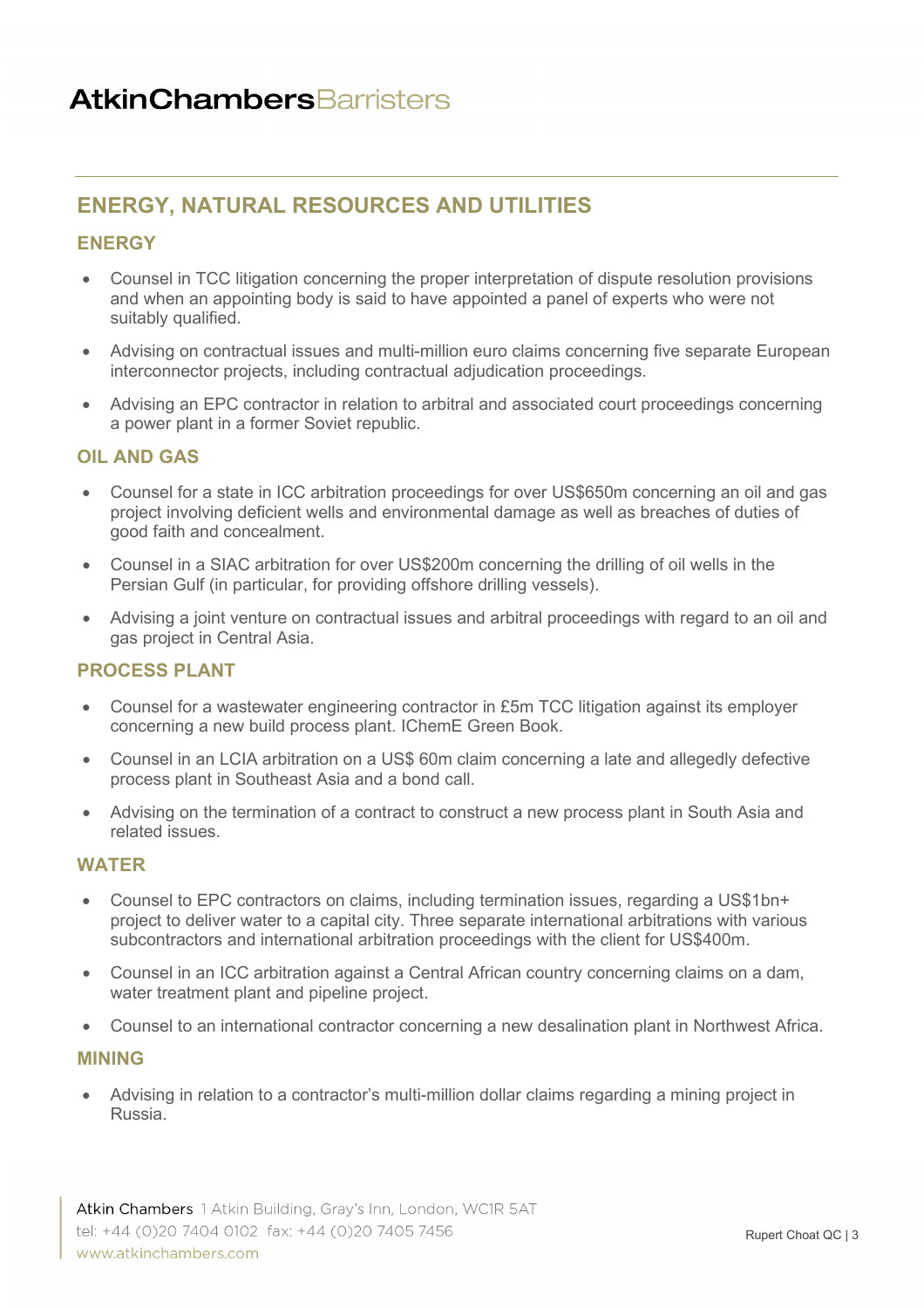- Advising on rock issues on a project in South America.
- Advising on contractual issues concerning a nickel mine in Africa and potential arbitral proceedings.

## **PROFESSIONAL NEGLIGENCE**

- Counsel in litigation against architects and contractors concerning a negligently designed school.
- Junior counsel to two major UK contractors and a PFI project company in professional negligence litigation against engineers for £35m regarding a defective road in the UK.
- Counsel in a successful mediation concerning a claim against architects regarding their design of a supermarket destroyed by fire.

### **INFORMATION TECHNOLOGY AND TELECOMMUNICATIONS**

- Acting for a blue chip telecoms company in disputes and adjudications worth over £200m.
- Advising on New Roads and Street Works Act 1991 claims.
- Advising an international supplier of hardware/equipment to a new build plant in Russia on a multi-million euro dispute with its employer.

#### <span id="page-3-0"></span>**TRANSPORT**

- Counsel in an ICC arbitration regarding JV / Subcontract arrangements for the construction of a road in East Europe.
- Counsel in an ICC arbitration concerning the termination of its contract in relation to works at two airports in SE Africa.
- Advising on claims regarding various projects for rail and signalling work.

#### **GENERAL COMMERCIAL**

- Counsel to one-half of a contractual JV in a dispute with the other half over an energy project in the Middle East, where the latter – in breach of duties of good faith - materially breached the JV agreement.
- Advising a Kuwaiti supplier of equipment in relation to multi-million dollar contractual claims regarding a project in Iraq.
- Counsel for a project company in an ICC arbitration regarding a contract with an East Asian company for the supply of equipment for a wind farm that was terminated owing to fraud, collusion and kickbacks (as the Arbitral Tribunal found, in ProjCo's favour).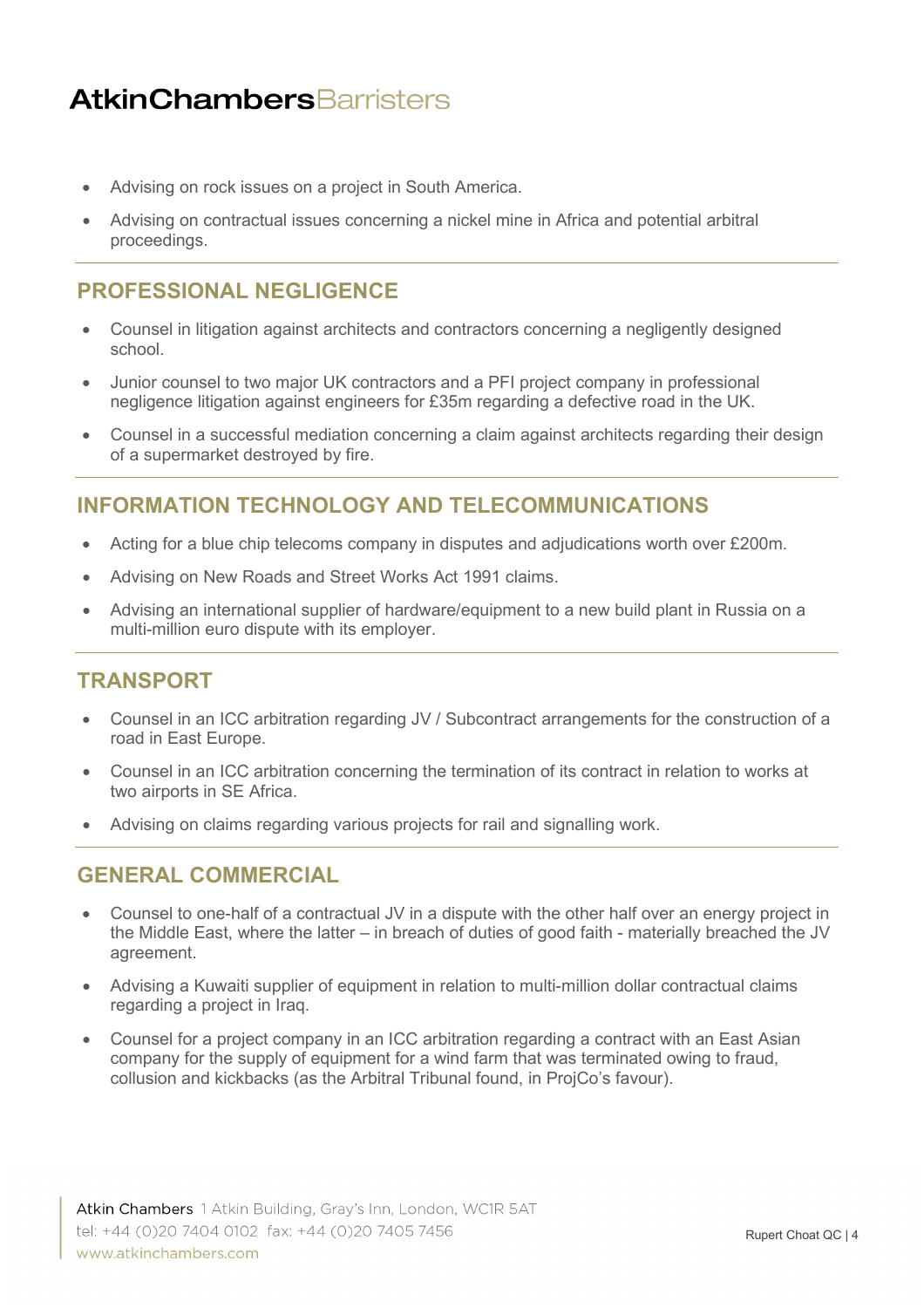### **NOTABLE CASES**

**Broseley London Ltd v Prime Asset Management Ltd** [2020] EWHC 944 (TCC)

**Flexidig Ltd v M&M Contractors (Europe) Ltd** [2020] EWHC 847 (TCC)

**ISG Construction Ltd v Platform Interior Solutions Ltd** [2020] EWHC 1120 (TCC) and EWHC 1310 (TCC)

**Tecnicas Reunidas Saudia for Services and Contracting Co Ltd v The Korea Development Bank** [2020] EWHC 968 (TCC)

**Equitix ESI CHP (Sheff) Ltd v Veolia Energy and Utility Services UK Plc** [2019] 183 Con. L.R. 129

**Anchor 2020 Ltd v Midas Construction Ltd** (2019) 184 Con. L.R. 215

**Grandlane Developments Ltd v Skymist Holdings Ltd** [2019] B.L.R. 363, 183 Con. L.R. 100

**Skymist Holdings Ltd v Grandlane Developments Ltd** [2019] B.L.R. 173, 183 Con. L.R. 78

**Ground Developments Ltd v FCC Construccion SA** [2016] EWHC 1946 (TCC); [2016] B.L.R. 532; 167 Con. L.R. 192; [2016] C.I.L.L. 3886

**Deluxe Art & Theme Ltd v Beck Interiors Ltd** [2016] EWHC 238 (TCC); [2016] B.L.R. 274; 164 Con. L.R. 218; [2016] C.I.L.L. 3808

**Lukoil Mid-East Ltd v Barclays Bank plc** [2016] EWHC 166 (TCC); [2016] 1 C.L.C. 791; [2016] B.L.R. 162; [2016] C.I.L.L. 3795

**Mi-Space (UK) Ltd v Bridgwater Civil Engineering Ltd (BCE)** [2015] EWHC 3360 (TCC)

**Amec Foster Wheeler Group Ltd v Morgan Sindall Professional Services Ltd and Ors** [2015] EWHC 2012 (TCC)

**Al-Waddan Hotel Ltd v Man Enterprise Sal (Offshore)** [2014] EWHC 4796 (TCC), [2015] BLR 478

**ISG Construction Ltd v Seevic College** [2014] EWHC 4007 (TCC); [2015] 2 All E.R. (Comm) 545; [2015] B.L.R. 233; 157 Con. L.R. 107; [2015] C.I.L.L. 3598

**Doosan Babcock Ltd v Comercializadora de Equipos y Materiales Mabe Lda (formerly Mabe Chile Lda)** [2013] EWHC 3010 (TCC) and [2013] EWHC 3201 (TCC); [2014] B.L.R. 33

**UK Highways A55 Ltd v Hyder Consulting (UK) Ltd** [2012] EWHC 3505 (TCC); [2013] B.L.R. 95; (2013) 29 Const. L.J. 234; [2013] C.I.L.L. 3296

**Hackney Empire Ltd v Aviva Insurance UK Ltd** [2012] EWCA Civ 1716; [2013] 1 W.L.R. 3400; [2013] B.L.R. 57; 146 Con. L.R. 1; [2013] 1 E.G.L.R. 101; [2013] 2 E.G. 66 (C.S.)

**Hackney Empire Ltd v Aviva Insurance UK Ltd (No. 2, interest)** [2013] EWHC 2212 (TCC); 149 Con. L.R. 213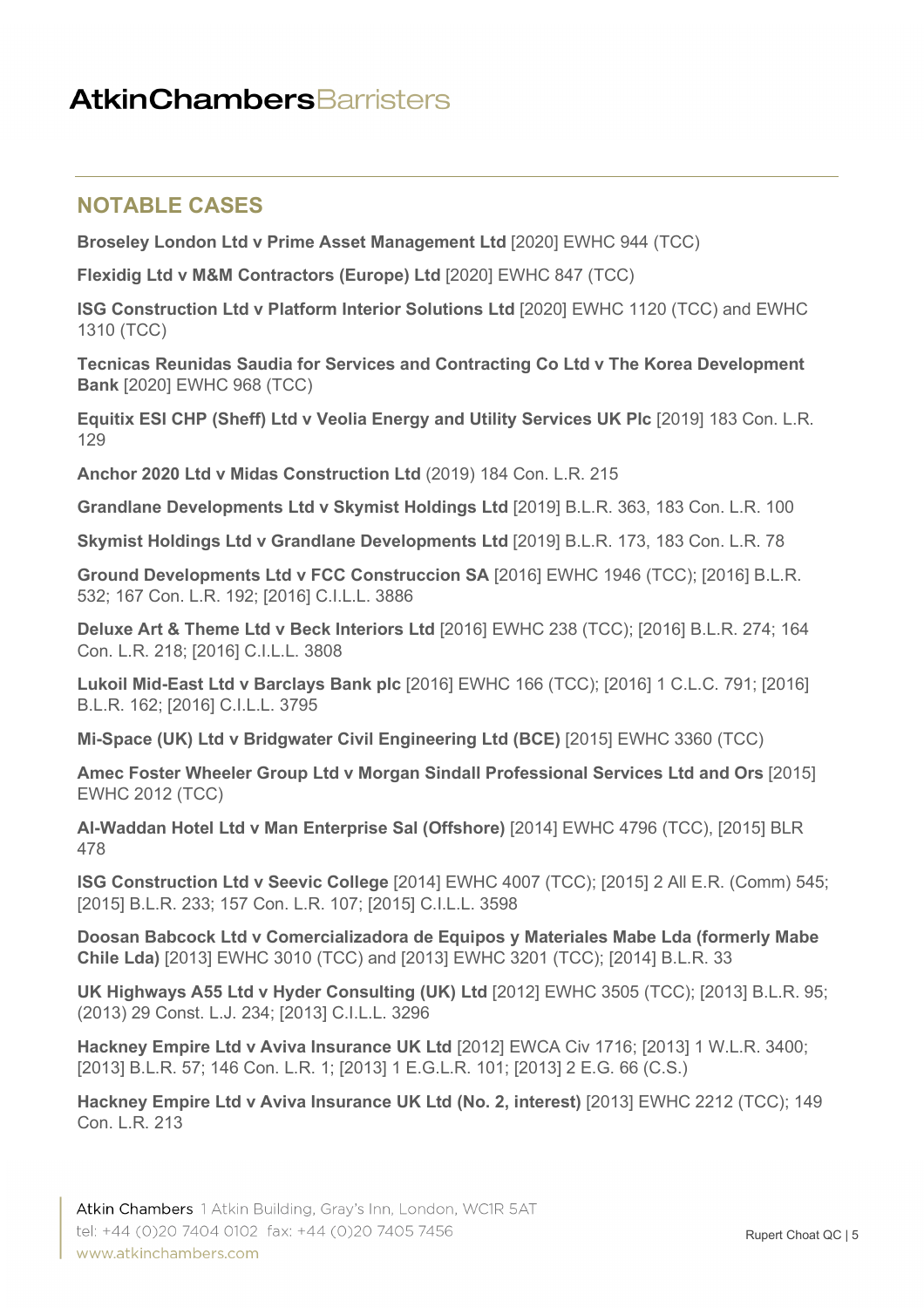**Man Enterprise SAL v Al-Waddan Hotel Ltd** [2013] EWHC 2356 (TCC); [2014] 1 Lloyd's Rep. 217

**MBE Electrical Contractors Ltd v Honeywell Control Systems Ltd Queen's Bench Division**  [2010] EWHC 2244 (TCC); [2010] B.L.R. 561

**Ringway Infrastructure Services Ltd v Vauxhall Motors Ltd Queen's Bench Division (No. 1)**  [2007] EWHC 2421 (TCC) and (No. 2) [2007] EWHC 2507 (TCC); [2008] T.C.L.R. 2; 115 Con. L.R. 149; [2007] C.I.L.L. 2532

## **LEGAL TEXTS**

Contributing editor for Global Arbitration Review's *Construction Arbitration.*

Columnist for the UK's industry weekly magazine, *Building*.

### **QUALIFICATIONS AND AWARDS**

LLB Law (Hons), Warwick University

LLM Commercial Law (Hons), Cambridge University

Hardwicke and Sir Thomas Moore Scholar, Lincoln's Inn

Fellow of the Chartered Institute of Arbitrators

No. 1 Thought Leader in Europe (Who's Who Legal Construction 2017 & 2018)

Construction and Energy Junior of the Year (Legal 500 UK 2018 awards)

## **RECENT RECOMMENDATIONS**

*"He is excellent - a very responsive, hard-working and easy to work with barrister who knows the law inside out."* 

*"He is very commercial, pulls out the points that really matter and argues them in a way that is really creative."*

Construction, Chambers & Partners UK Bar 2022

*"He is knowledgeable on the legal points as well as the technical elements of a case." "He is very commercial and impressive with clients. He pulls out the points that really matter and argues them in a way that is really creative."* Energy, Chambers & Partners UK Bar 2022

*"His strength is being cerebral. A details man, he really puts in the work to grind through. His written submissions and strategising are very good, and he works well in a leading role." "It's very nice working with him. He gives really good advice on litigation strategy and is very good in hearings."*

Professional Negligence, Chambers & Partners UK Bar 2022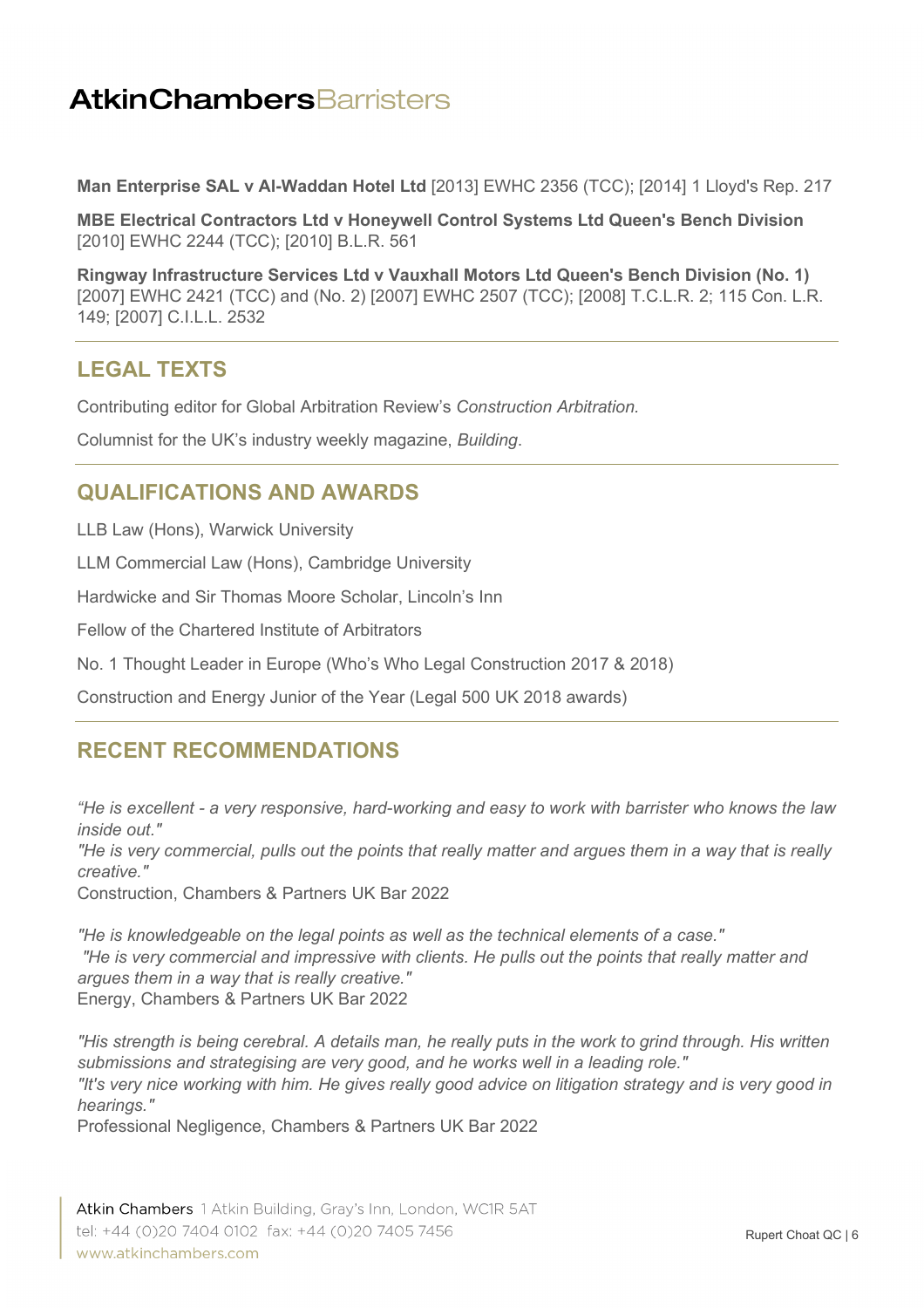*"Rupert has a brilliant legal mind. He is a highly skilled and astute cross-examiner." "He is very responsive. He knows his stuff when it comes to engineering and construction matters he has seen it all."*

International Arbitration, Chambers & Partners UK Bar 2022

*"Rupert is extremely focused and detailed orientated. He gets thoroughly involved in all aspects of the case, giving you confidence he has grasped all issues fully and comprehensively."* Construction, The Legal 500 2022

*"Extremely sharp, attentive to details, brilliant cross-examinator. An advantage in any construction*  arbitration."

International Arbitration, The Legal 500 2022

*"Very organised and intelligent. He has a great grasp of the law and the facts."* Professional Negligence, The Legal 500 2022

*"Very strong at thinking outside the box, he knows the law so thoroughly that he comes up with creative solutions to otherwise hopeless problems."* Middle East: Construction, The Legal 500 2022

*"He shows excellent commerciality and ability to identify the points which a court or tribunal will be interested in."*

Energy, The Legal 500 2022

*"He is meticulous in preparation, knows how solicitors work and offers outstanding input." "He came up with creative ideas, going that bit further to answer the thorny questions; he is a shining star at the junior Bar."*  Construction, Chambers & Partners UK Bar 2021

*"An aggressive cross-examiner, in a good way - really stands his ground. He punches above his weight in terms of call."* Energy, Chambers & Partners UK Bar 2021

*"He is very well thought of and I would recommend him 100%."* International Arbitration, Chambers & Partners UK Bar 2021

*"He is thorough, concise and very detailed in his analysis."* Professional Negligence, The Legal 500 2021

*"Extremely talented, very pragmatic, straight-forward and open-minded – one of the best in the construction sector."* International Arbitration, The Legal 500 2021

*"He is very good at seeing the tactical as well as the technical issues and he gets stuck into the detail without getting bogged down in it."* Energy, The Legal 500 2021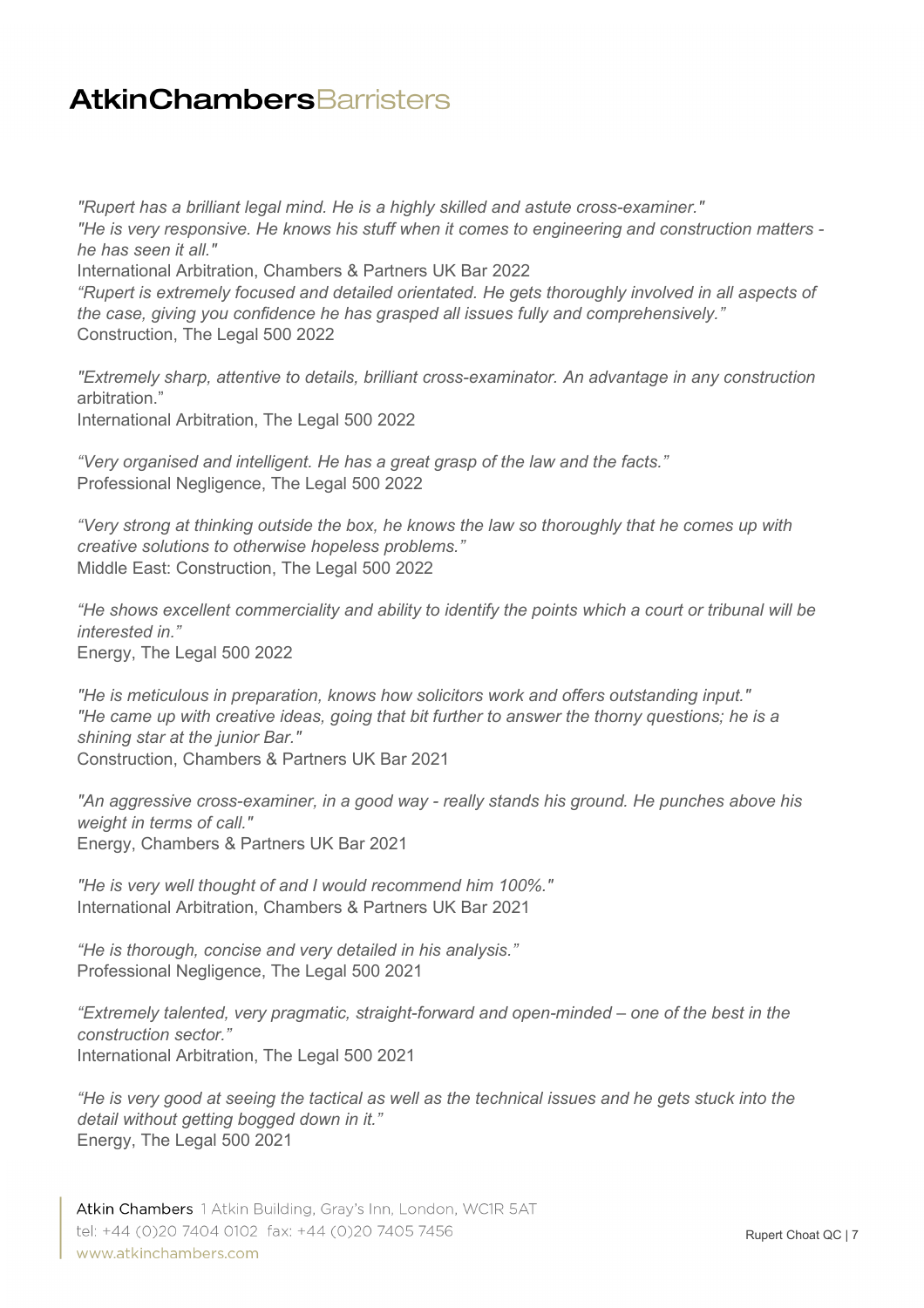*"Rupert is highly astute and has an extremely thorough knowledge of all aspects of construction law."*

Construction, The Legal 500 2021

*"A QC-level junior who is very practical and creative in finding solutions." "Rupert is very pragmatic and has strengths in understanding clients from his time in private practice. He is able to deal with complex issues quickly and efficiently."* Construction, Chambers & Partners UK Bar 2020

*"He is thorough and hard-working with a detailed understanding of all of the issues involved."* Energy, Chambers & Partners UK Bar 2020

*"He has an engaging style and is bright and thorough." "Very responsive and has a commercial approach."* International Arbitration, Chambers & Partners UK Bar 2020

*"He is experienced, diligent and capable."* Construction, The Legal 500 2020

*"Has a reputation as a very commercially minded barrister."* Energy, The Legal 500 2020

"A cerebral and creative counsel – now one of the leading juniors at the construction Bar." International Arbitration, The Legal 500 2020

*"Super hardworking and super clever."* Professional Negligence, The Legal 500 2020

*"A top-quality advocate, in particular in cross-examination"* Construction, The Legal 500 Europe, Middle East and Africa (EMEA) 2020

*"He is bright, quick to answer, knowledgeable and meticulous. He gives an outstanding performance in cross-examinations especially."* 

*"Rupert brings a huge amount of energy to bear and has an innovative way of seeing a case."* Construction, Chambers & Partners UK Bar 2019

*"Very good at looking at problems in the round and taking a step back to appreciate the full picture rather than focus on the obvious legal points." "He is bright, quick to answer, knowledgeable, meticulous and witty."* Energy, Chambers & Partners UK Bar 2019

*"Great communicator, affable and bright, with a keen eye for detail."* Construction, The Legal 500 2019